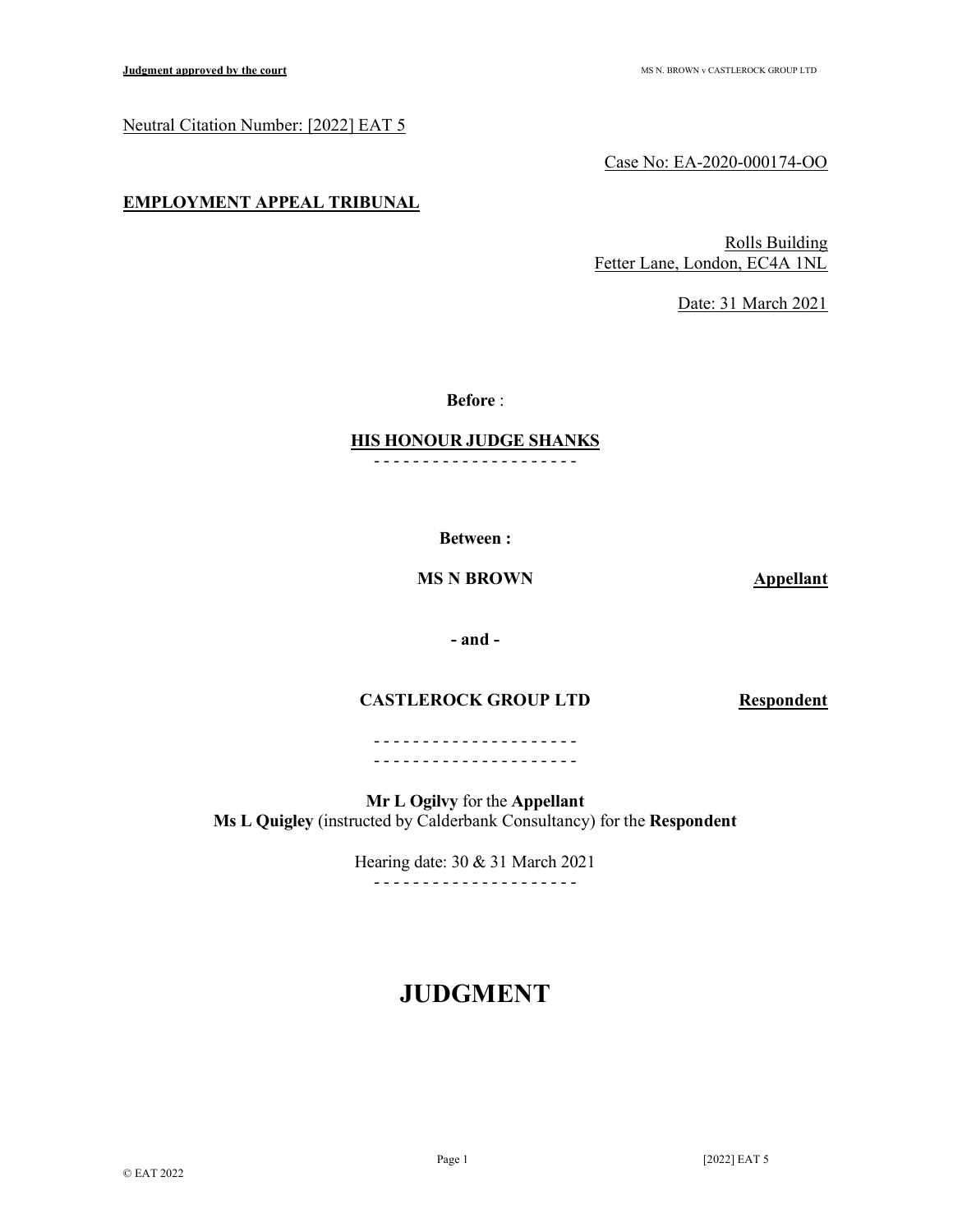### **SUMMARY**

UNFAIR DISMISSAL

The Appellant was employed by the respondent as a field care worker. She was dismissed for gross misconduct following allegations that she had stolen money from a client.

The ET found that the dismissal was unfair because of a number of procedural issues (in particular that there should have been an adjournment of the final disciplinary hearing) but that the Appellant was not entitled to any compensation because (a) applying Polkey, if a fair procedure had been followed it was inevitable that she would have been dismissed and/or (b) the compensatory award was reduced by 100% pursuant to section 123(6) of ERA 1996. The ET also dismissed the Appellant's claim for wrongful dismissal on the basis that she had committed an act of gross misconduct which justified her summary dismissal.

On appeal the EAT upheld the ET's decision and found that the EJ was entitled to set compensation at nil both under **Polkey** and section 123(6) and to reject the claim for wrongful dismissal.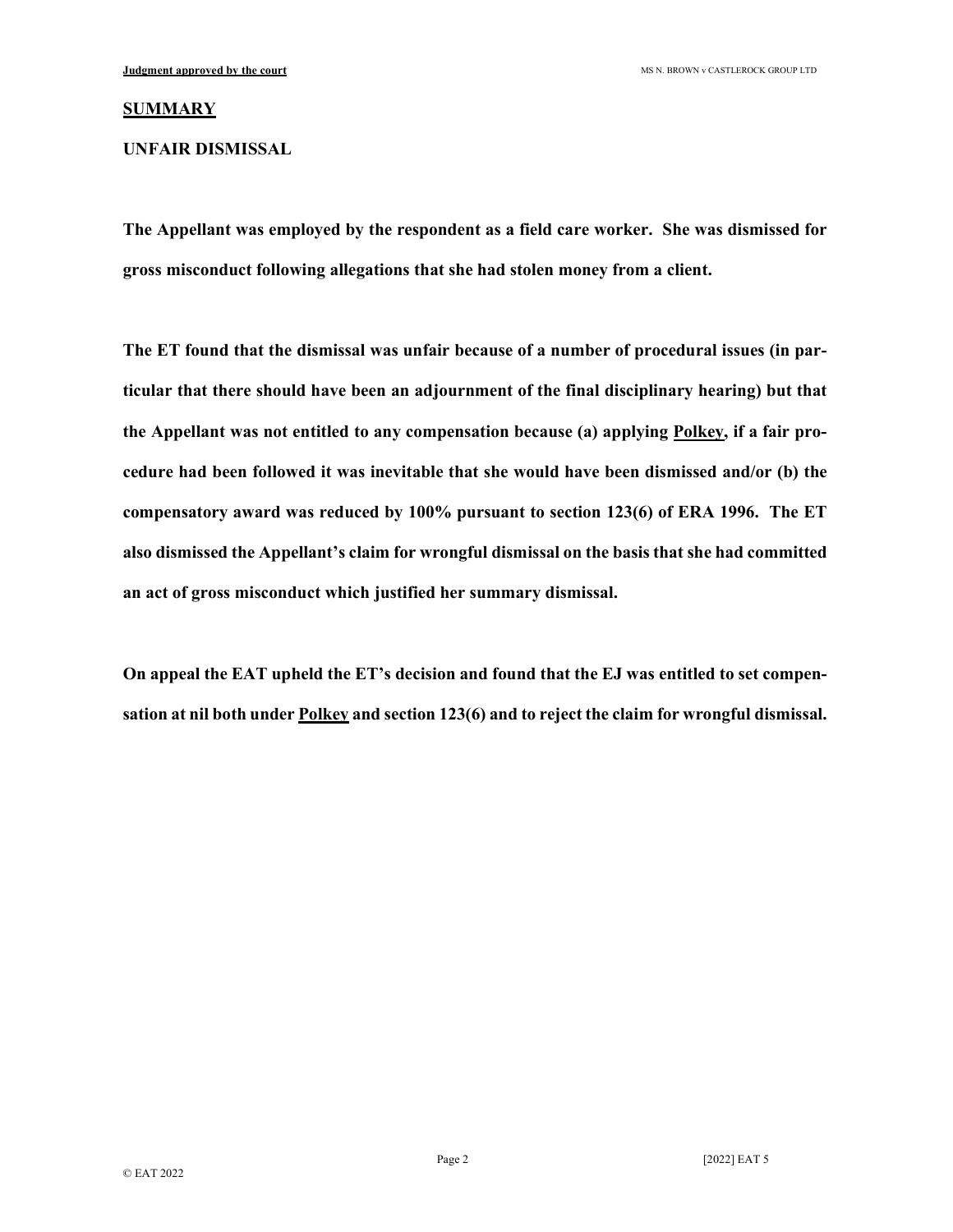### HIS HONOUR JUDGE SHANKS:

1. This is an appeal by the claimant, Ms Brown, against a judgment of Employment Judge Nicolle sent out on 17 January 2020 following a four-day hearing. The employment judge upheld the claimant's claim for unfair dismissal against her employer, Castlerock, but made a reduction to nil in her compensatory award under Polkey [1987] IRLR 503 and made a one-hundred-percent reduction to her compensatory and basic awards under section 123(6) and 122(2) of the **Employment** Rights Act 1996 respectively.

2. The background is this. The claimant worked as a field care supervisor for the respondent. Her employment started on 21 December 2011. Her duties included attending vulnerable and elderly clients at home and shopping for them. In March and April 2018 the local authority, the Royal Borough of Kensington and Chelsea, received complaints from one of the service users who the claimant looked after, a lady referred to as LS, that the claimant had stolen money from her. The important allegations for the purposes of this case were set out at the top of page 7 of the Employment Judge's judgment, and they were that the claimant had made three unauthorised ATM withdrawals of cash from LS's HSBC account without her knowledge or consent and that she had not given the money to LS. The withdrawals were £300 on 2 March 2018, £300 on 3 March 2018 and £200 on 6 March 2018. Unfortunately, the respondent reacted slowly to these allegations. The claimant was interviewed by the police on 8 September 2018, and in the interview she made admissions to the effect that she had indeed made the three withdrawals I have mentioned, but, she said, she was authorised to do so by the client and that she had given the money to the client.

3. There were safeguarding meetings about the matter on 12 September 2018 and 12 October 2018, when the case was discussed. The police officer involved expressed dissatisfaction that the respondent had taken no action against the claimant. A Ms Underwood, the respondent's Director of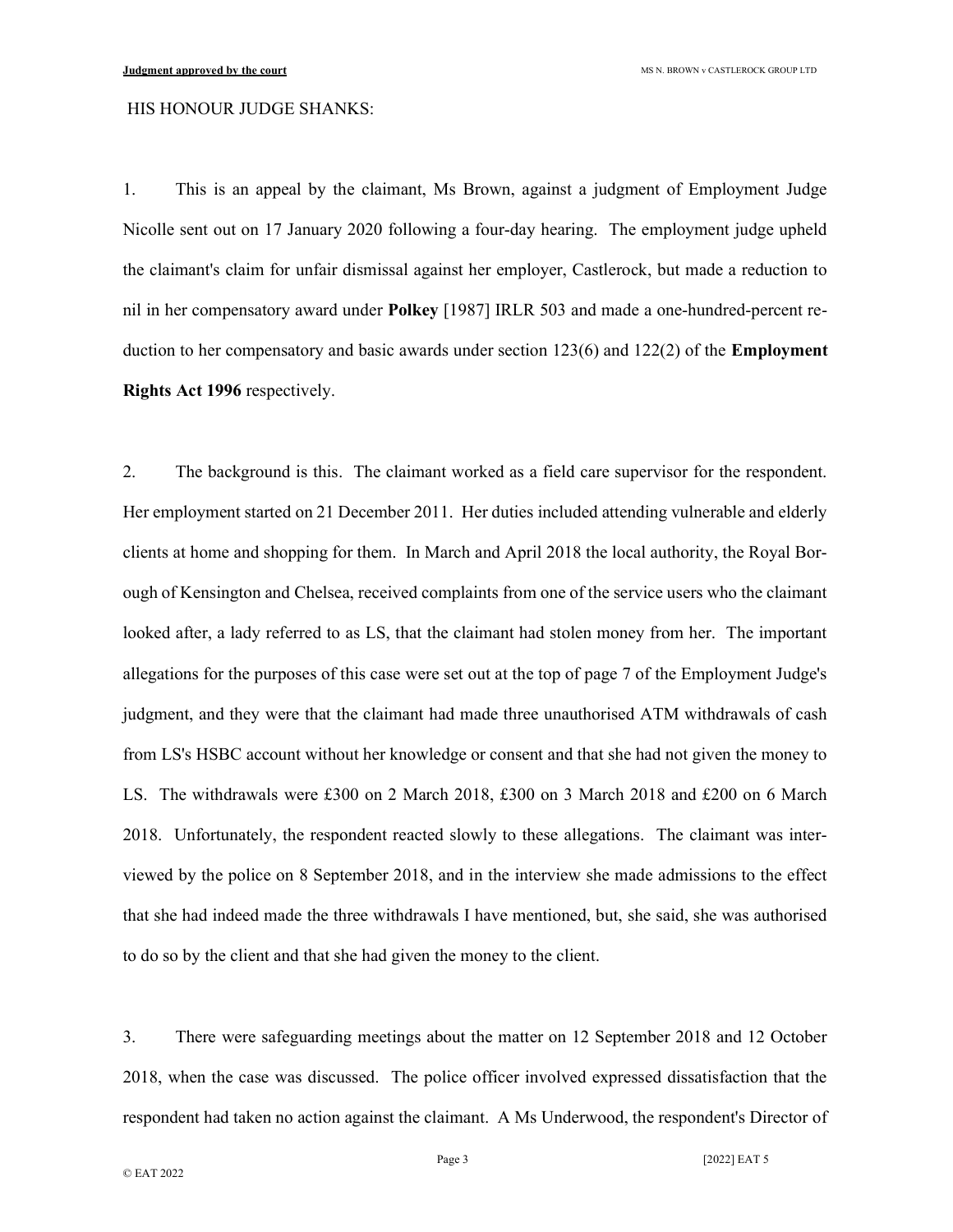Quality and Care, became involved, and the claimant was suspended. Meanwhile, a Mr Mbatang, the respondent's Senior Coordinator, had made an unauthorised visit to interview LS on 18 September 2018, and it was found that he should not have done that and he did not conduct the interview with the user properly. Mr Mbatang also interviewed the claimant on 16 October 2018. Again, during that interview, as with the police, she admitted withdrawing the money but said that she had given it all to LS.

4. There was a further safeguarding meeting on 30 November 2018. The police officer confirmed the notes of his interview and also criticised Mr Mbatang for interviewing LS on his own. A Ms Lodia, the London regional manager, was then appointed to carry out an investigation. She apparently went on to conduct the disciplinary procedure that followed from that investigation, and she wrote a letter to the claimant inviting her to a disciplinary meeting on 30 November 2018. I have been provided with a copy of that letter by the claimant in a supplemental bundle which I am afraid was the source of a certain amount of angst in relation to the hearing, but, anyway, at page 94 of the claimant/appellant's supplemental bundle, there is a copy of the letter to Ms Brown from Ms Lodia of 30 November 2018, and it says:

### "Invite to a disciplinary hearing

I am writing to inform you you are requested to attend a disciplinary hearing on 4 December. The meeting will be held at Hammersmith and Fulham branch. The purpose of the hearing will be to discuss your alleged gross misconduct, namely allegation of theft from service user, Mrs  $[LS]."$ 

5. Two documents are attached to the letter. One is what is described, I think wrongly, really,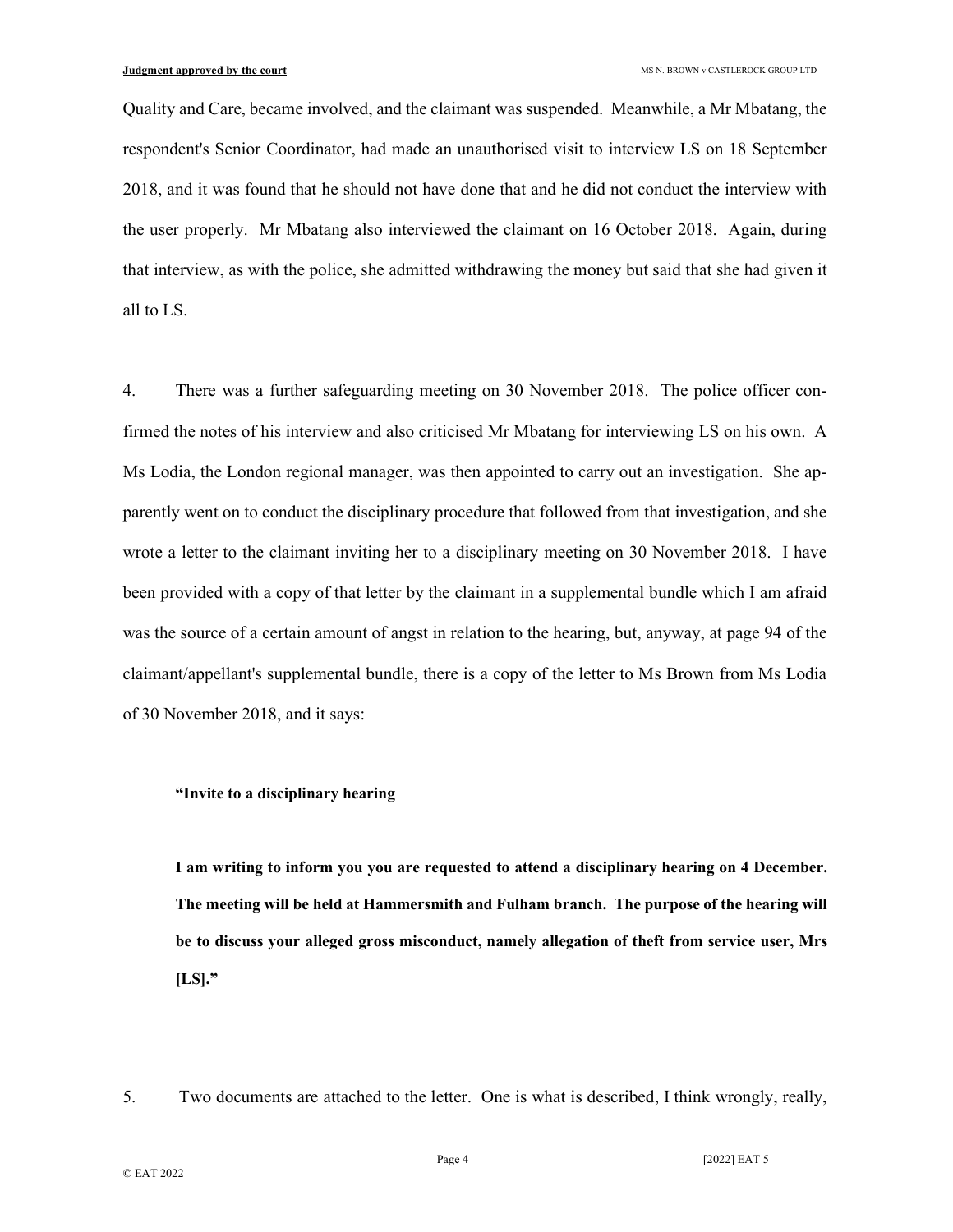as a bank transaction record, but in any event it makes clear the three withdrawals that it is dealing with; and the other is notes of the interview of Ms Brown by Mr Mbatang at which, as I say, she admitted making the withdrawals.

6. The meeting on 4 December did not proceed, because bizarrely the claimant's chosen representative was Mr Mbatang, and when she and he turned up, it was realised that that was clearly not appropriate. So, the hearing of 4 December was put off until it was rearranged for the 11th. In any event, before the rearranged hearing, Mr Ogilvy, who has represented the claimant at this hearing and at the Employment Tribunal, became involved on I think 10 December 2018. He wrote a long letter to the respondents criticising the process that they had been through and pointing out its unfairness and saying that his client would not attend the hearing, which was the following day. Ms Lodia decided to proceed in any event, and she wrote a dismissal letter dated 12 December 2018. She referred to the disciplinary hearing, which she says was held on 11 December. She said it was arranged to consider the allegation of theft, and then she went on to say this:

"This was the second time the disciplinary hearing had been rearranged, and, given the circumstances of you not attending, the hearing was held in your absence. I considered all the evidence and I can confirm that the organisation has established to its reasonable satisfaction, based on the balance of probabilities, the allegation of theft is substantiated and, as a result of this, your employment will be terminated. "

7. And it was terminated, according to the letter, as of 11 December. It will be clear from what I have just read out that Ms Lodia gave no explanation in the letter as to what evidence she had relied on in making her finding that the allegation of theft had been substantiated. Ms Lodia did not attend the Employment Tribunal when the hearing took place before that body, because by then she had left the respondent's employment in somewhat unfortunate circumstances. The letter of 12 December to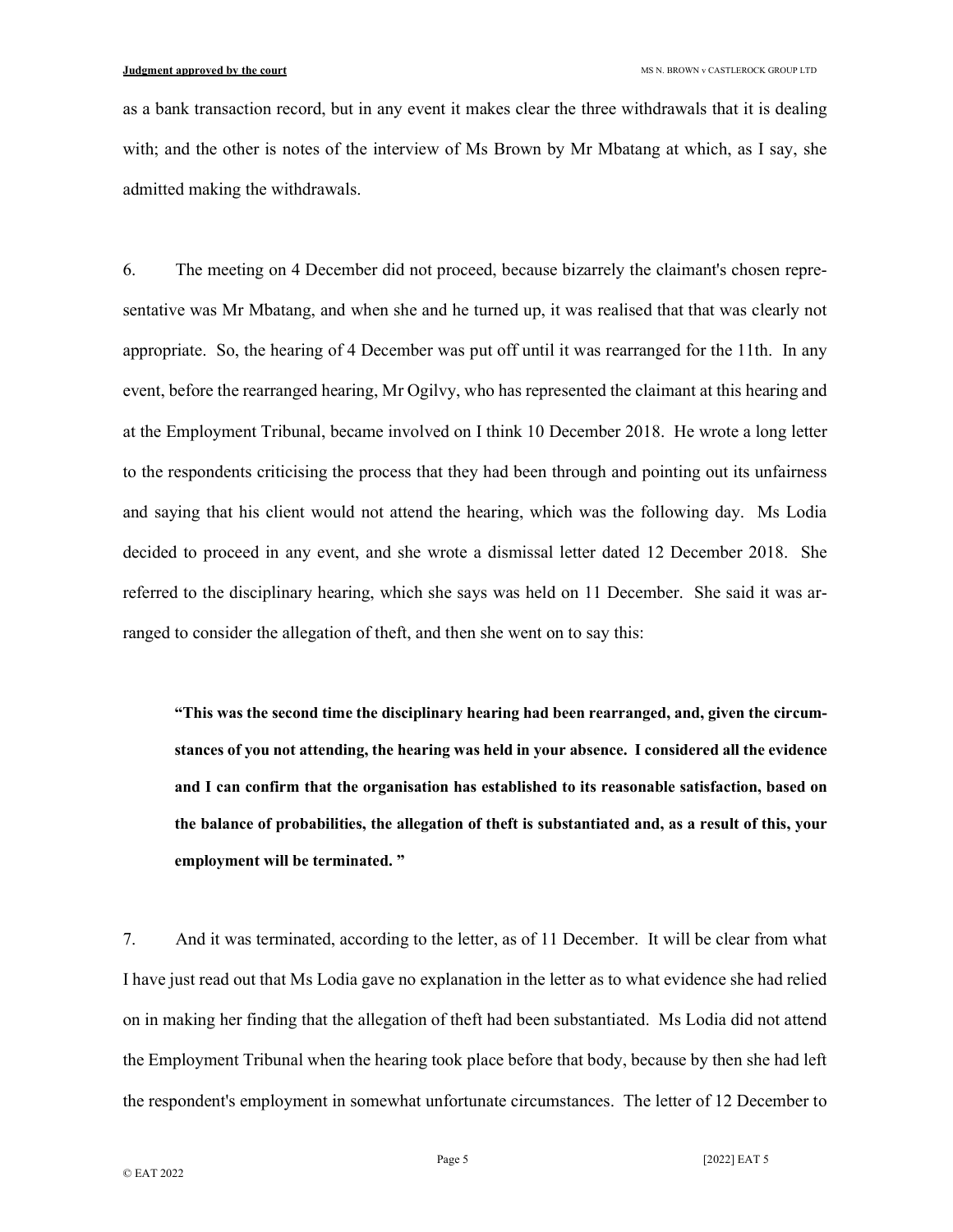which I have referred was for some reason not received by the claimant, and in due course she was treated as having been dismissed on 14 January 2019. She started her Employment Tribunal proceedings, incidentally, for unfair dismissal on 7 February 2019.

8. She gave evidence at the Employment Tribunal about what had happened and denied that she had committed any theft. Her position was that she had been authorised, indeed told to withdraw the cash and that she had given it to the user, LS. She also said for the first time at that hearing that she had telephoned her responsible coordinator, telling him that she was going to use the bank card to make withdrawals. That and a number of other features of her evidence are set out by the Employment Judge at paragraphs 67 to 78 of his judgment, and it is plain that he took account of what the claimant was telling him. The Employment Judge found that, notwithstanding the lack of reasoning in Ms Lodia's letter, the reason for the dismissal by the respondents was indeed gross misconduct by stealing from LS, and that as a finding that was plainly justified.

9. The Employment Judge also found that there was sufficient evidence for the respondent to find that the allegations of theft were indeed proved and that they therefore had reasonable grounds for the finding of gross misconduct, and his reasons in relation to that are set out at paragraph 94 of the judgment, where he says that the finding is based on the following points: The claimant had admitted withdrawing large sums of money from LS's HSBC account on 2, 3 and 6 March 2018 and no explanation was provided by the claimant as to the purpose of such withdrawals. Further, the timing and amounts of the withdrawals invited suspicion regarding whether they were in fact at the instigation of LS. This suspicion was compounded by LS advising Ms Mattock, who is a council representative, on 22 March 2018 that she had inadequate money in her HSBC account to pay her gas bill (the original complaint by LS in relation to the three withdrawals had come about because she had endeavoured to use her HSBC account to pay her gas bill and there was nothing in it.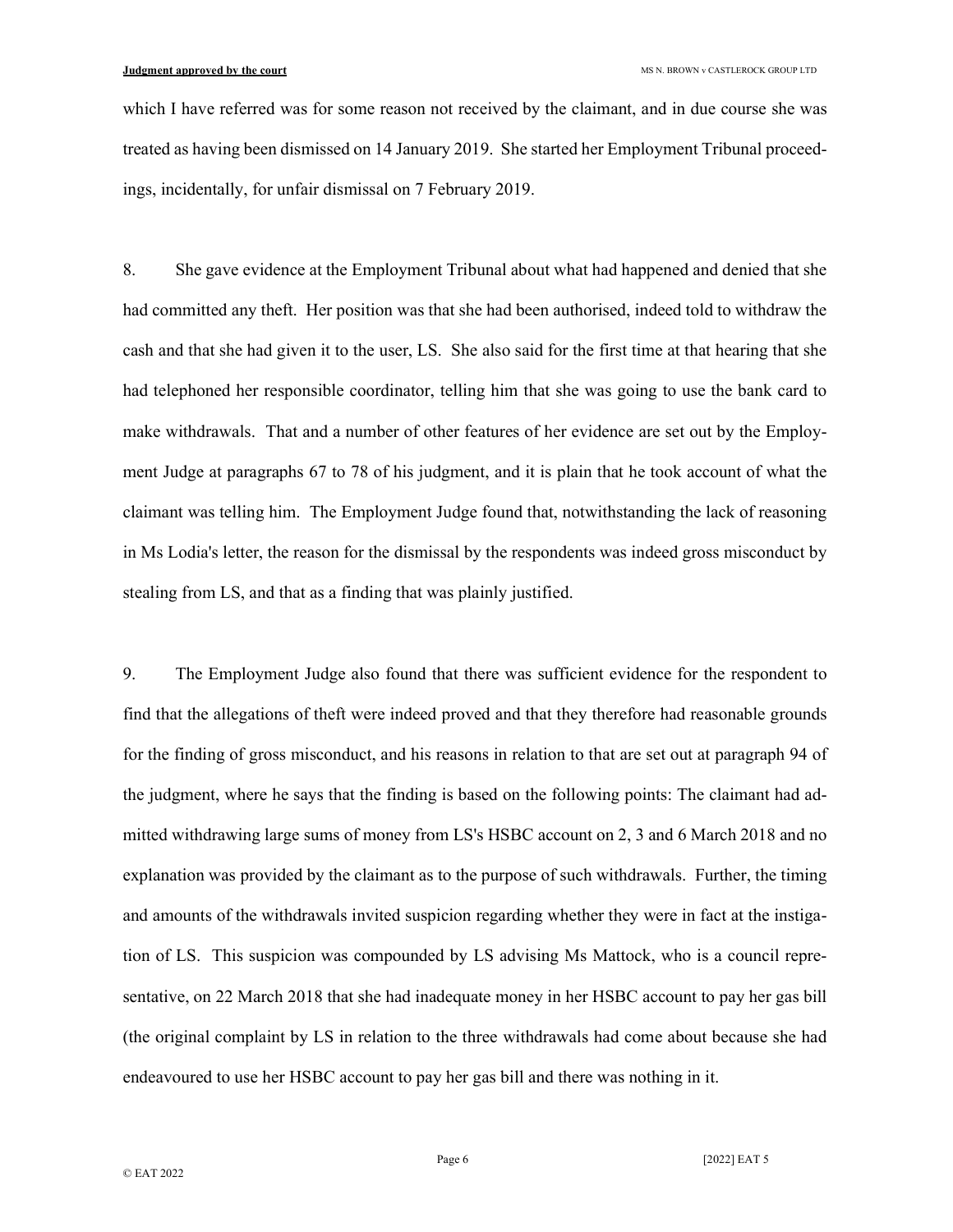10. The next point, reverting to the judgment, was that LS stated she had never used the HSBC account for cash withdrawals, only a post office account. The third thing was HSBC had subsequently reimbursed the money to LS's account on the basis that it constituted unusual banking activity for that account, as LS had only previously used it to make purchases by phone or cheque, not to withdraw cash via an ATM machine. The next point, LS's HSBC account was completely emptied in the three transactions, and I referred to that a moment ago. The next point, the total of £800 withdrawn from LS's HSBC account was never seen by other care workers in her flat; nor were any new purchases noted. Finally, the absence of appropriate records and receipts (in relation to that, that there was evidence about procedures and processes that should have been gone through on a transaction like this, which obviously included the requirement to keep proper records). So, on the basis of that material, the judge found that there were reasonable grounds for the conclusion that the claimant had committed theft, and, indeed, in another context at paragraph 123 of the judgment, he described that evidence as "overwhelming". Finally, at paragraph 100, he found that dismissal was a fair sanction for the misconduct, which the respondents had good reason to find proved. He says, "The misappropriation of substantial sums of money from a vulnerable service user's account is a serious offence amounting to gross misconduct".

11. Notwithstanding those findings, he also found that the claimant had been unfairly dismissed because of a number of procedural failures. These can be identified as follows: (1) the lack of a proper investigation, in particular the steps taken by Mr Mbatang which I have referred to; (2) the failure to suspend the claimant earlier; (3) Ms Lodia's investigation was also considered inadequate, and she as the investigator should not have herself conducted the disciplinary hearing; (4) Ms Lodia should have granted an adjournment of the hearing of 11 December 2018 in the light of the points being made by Mr Ogilvy in his letter, and that would have allowed the claimant to attend with a representative of her choice at a later date; and (5) Ms Lodia should have given more by way of reasons for her conclusion that the claimant had indeed committed theft.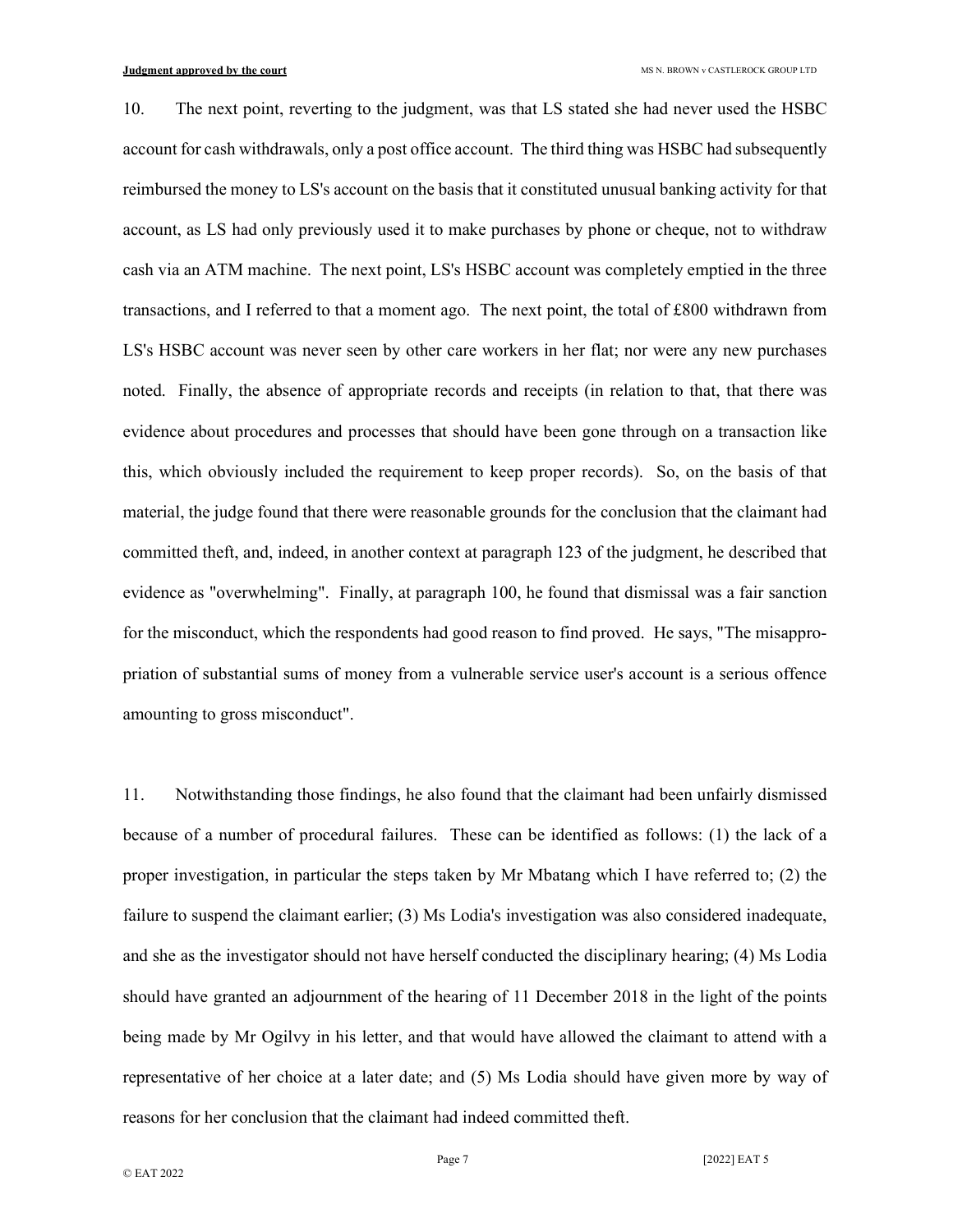12. It should be noted at this stage that the only one of those procedural failures which is really prejudicial to the claimant in relation to the decision that she had committed theft and that she should be dismissed is what I identified as number (4), namely that she was deprived of the opportunity to put her case. The other matters were either to her benefit, like the failure to suspend her earlier, or could not have influenced the decision, like the failure to give reasons. Having said that that was the only matter, it is of course an absolutely fundamental procedural matter that an employee should be given an opportunity to put her case and make representations before a decision of this nature is made.

13. In spite of the finding that there was an unfair dismissal on that basis, the employment judge said that the claimant should get no compensation, first of all because there should be a one-hundredpercent Polkey reduction, and secondly because there should be a hundred-percent reduction under section 122(2) on the basic award and 123(6) on the compensatory award. There was also a claim for wrongful dismissal which failed. In relation to Polkey, the judge's decision is at paragraphs 117 and 118 of the judgment:

"117. I find that if the Respondent had undertaken a proper and timely investigation, it was inevitable that the decision would have been that the Claimant should be dismissed for gross misconduct. I consider that there would have been no chance that the Claimant would have been given the benefit of the doubt had such further investigations been undertaken. I therefore find that there should be a 100% reduction in the compensatory award.

118. Further, I do not consider there should be any notional extension of the Claimant's period of employment during which an investigation should have been undertaken. This is partly on the basis there was already a period of over a month for which the Claimant received payment after the disciplinary hearing scheduled for 11 December 2018 which she did not attend."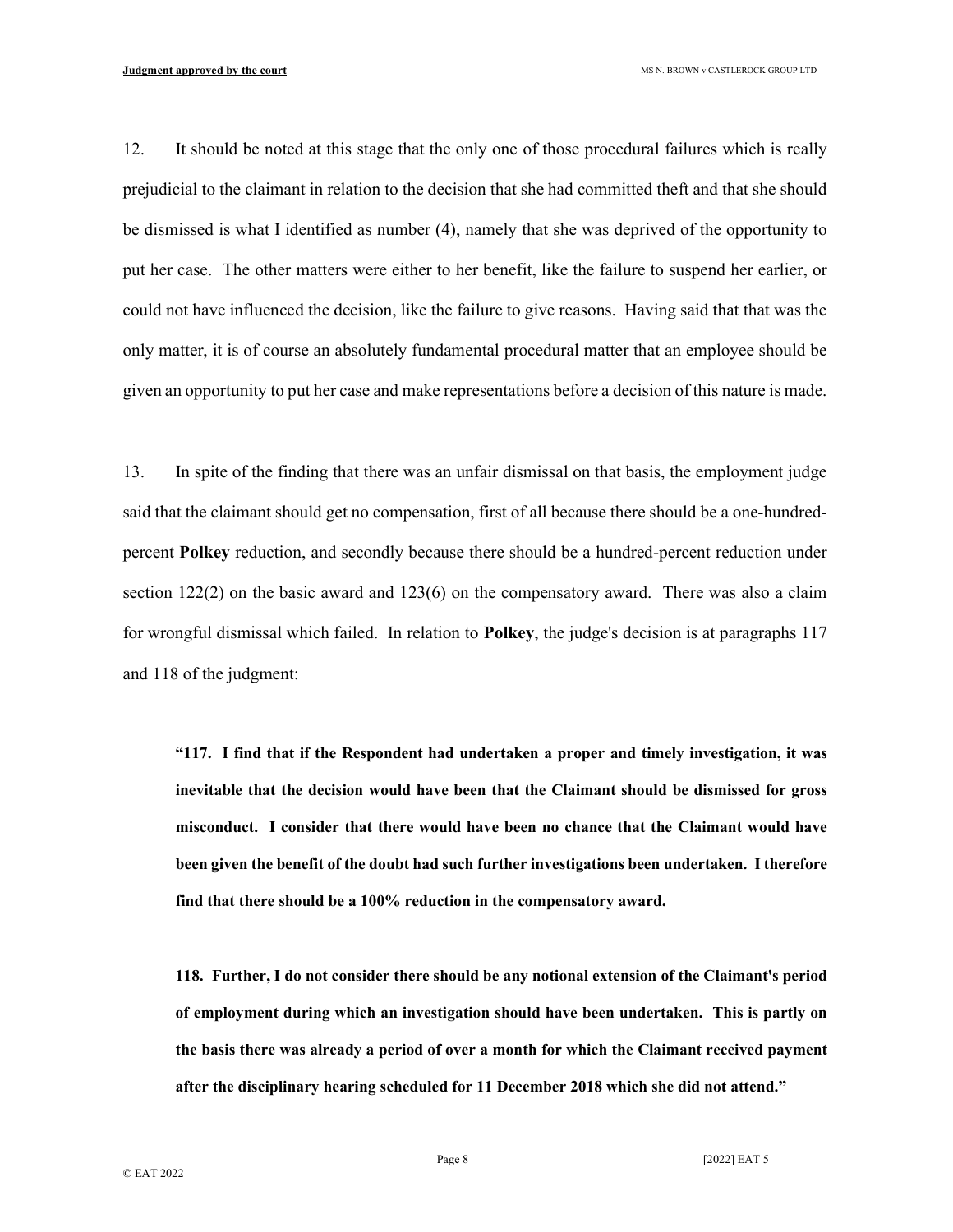14. So far as the wrongful dismissal claim was concerned, that decision is at paragraph 128 in the judgment, where the judge says:

"128. For this claim unlike the unfair dismissal claim I need to consider the evidence for myself and decide whether the Claimant was guilty of gross misconduct. On the balance of probabilities, I found that she was in relation to the unauthorised withdrawals of money from Ms LS's HSBC account in the period 2 to 6 March 2018. I therefore find that the Claimant was dismissed for gross misconduct. She is not entitled to notice pay."

15. HHJ Auerbach allowed the claimant's appeal to proceed on three grounds relating to Polkey, the section 123(6) finding and wrongful dismissal. The grounds which Judge Auerbach allowed through are carefully and helpfully set out in his order made on 29 September 2020 after the Rule 3(10) hearing at which Mr Ogilvy represented the claimant. Those grounds, as expressed in the order, set the agenda for my decision today. Ground one related to **Polkey**, and says this:

"The tribunal erred in making a Polkey reduction to the compensatory award of 100 per cent (as opposed to some lesser percentage) because it did not have a sufficient basis in the evidence and findings before it to support its conclusion that it was "inevitable" that the appellant would have been dismissed had there been a proper investigation."

16. The legal position is that the Polkey exercise is part of the Employment Tribunal's assessment of compensation and in particular of the loss flowing from an unfair dismissal. That assessment is based on the Employment Tribunal's "common sense, experience and sense of justice", a phrase I take from the decision of Elias P in the well-known Software 2000 decision. The EAT is wary of interfering in a tribunal's decision on all aspects of a Polkey assessment, not just as Elias P refers to on a finding that there is no sufficient basis for making a reduction, and in accordance with general principles, the Employment Tribunal would only interfere if a decision on the matter was perverse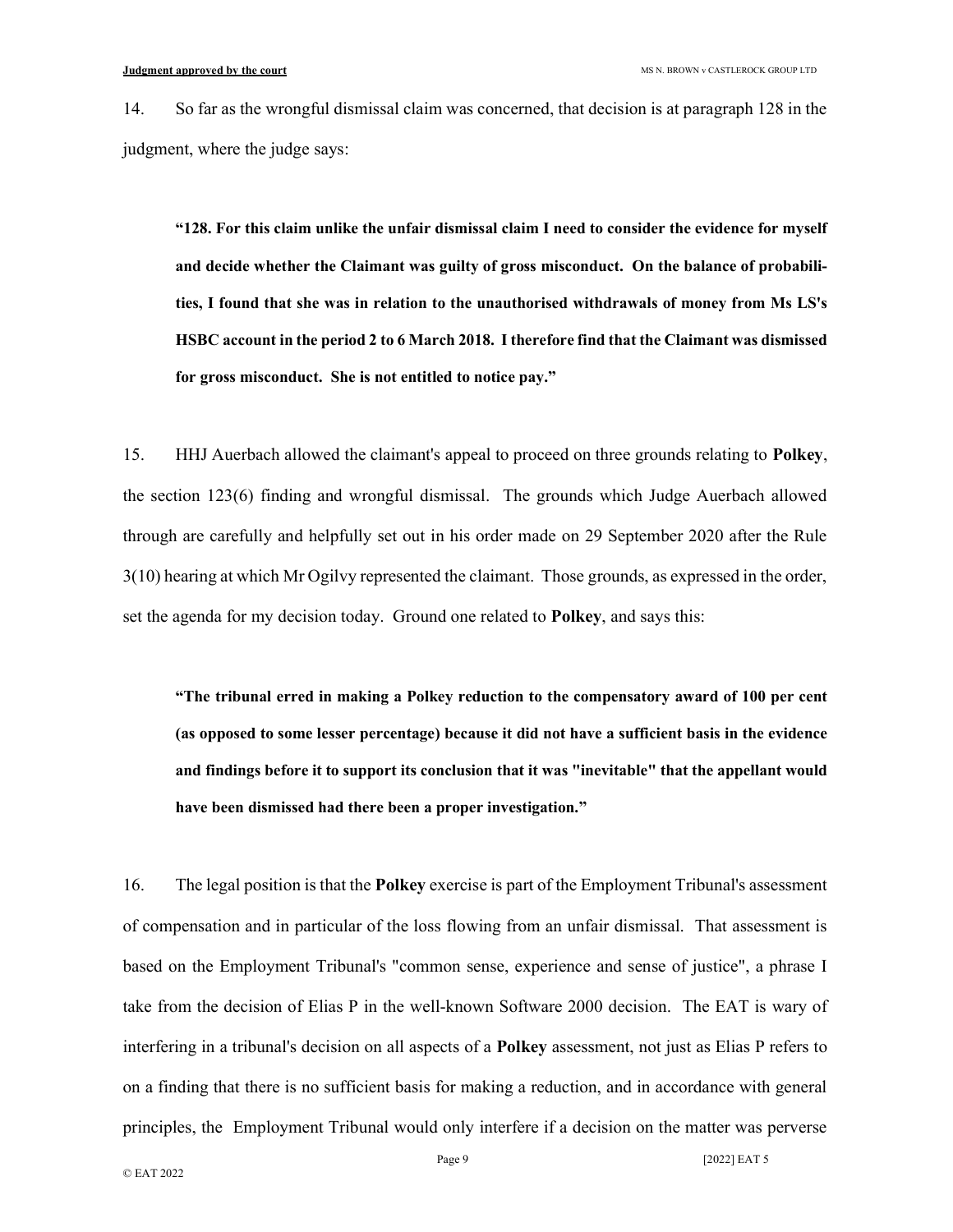or wholly unsupported by evidence. It is by definition an exercise in assessing the chance of what might have happened in other circumstances, so it is inevitably in some sense rough and ready. There is certainly no need for an all-or-nothing decision, as Mr Ogilvy rightly stressed. Indeed, I accept that it is unusual to find a one-hundred-percent Polkey reduction, but it is perfectly possible in principle if a fair dismissal was indeed "inevitable". As shown by a decision I was referred to called Brito-Babapulle v Ealing Hospital. NHS Trust [2013] IRLR 854, it is wrong simply to assume that dismissal would be the outcome of a proper finding of gross misconduct. There may be circumstances where mitigation would indicate that a dismissal was not the inevitable consequence of such a finding.

17. I am quite satisfied in this case that the Employment Tribunal were justified in concluding that the evidence before the respondent was as outlined in paragraphs 94 and 123 of the judgment, which I will not refer to again but all the points that are outlined there are reflected in documentation that I have seen that would have been before the decision-maker. I am also satisfied that if unanswered, that evidence was overwhelming as to the claimant's guilt of the theft allegation. The Employment Tribunal, unlike the respondents and Ms Lodia, had the benefit of hearing the evidence from the claimant and her answers to the matters that gave rise to what the judge called the overwhelming evidence of her guilt. It is plain, although it would have been better if it had been expressly stated by the employment judge, that he rejected her evidence on the crucial points that she was authorised to withdraw the money and that she gave it to LS. I have already mentioned that the important features of her evidence were set out by the employment judge at paragraphs 67 to 78, and in a different context he identified a number of features of the way that she had conducted herself after the allegations were made at paragraph 126, which plainly undermined her credibility in his eyes. In those circumstances, I am quite satisfied that the Employment Judge was entitled to find, notwithstanding the failures in procedure and that the claimant did not have a full opportunity to put her case to the respondent, that it was nevertheless inevitable that the respondent would have found that she had indeed stolen £800 from LS, which is clearly an act of gross misconduct, even if she had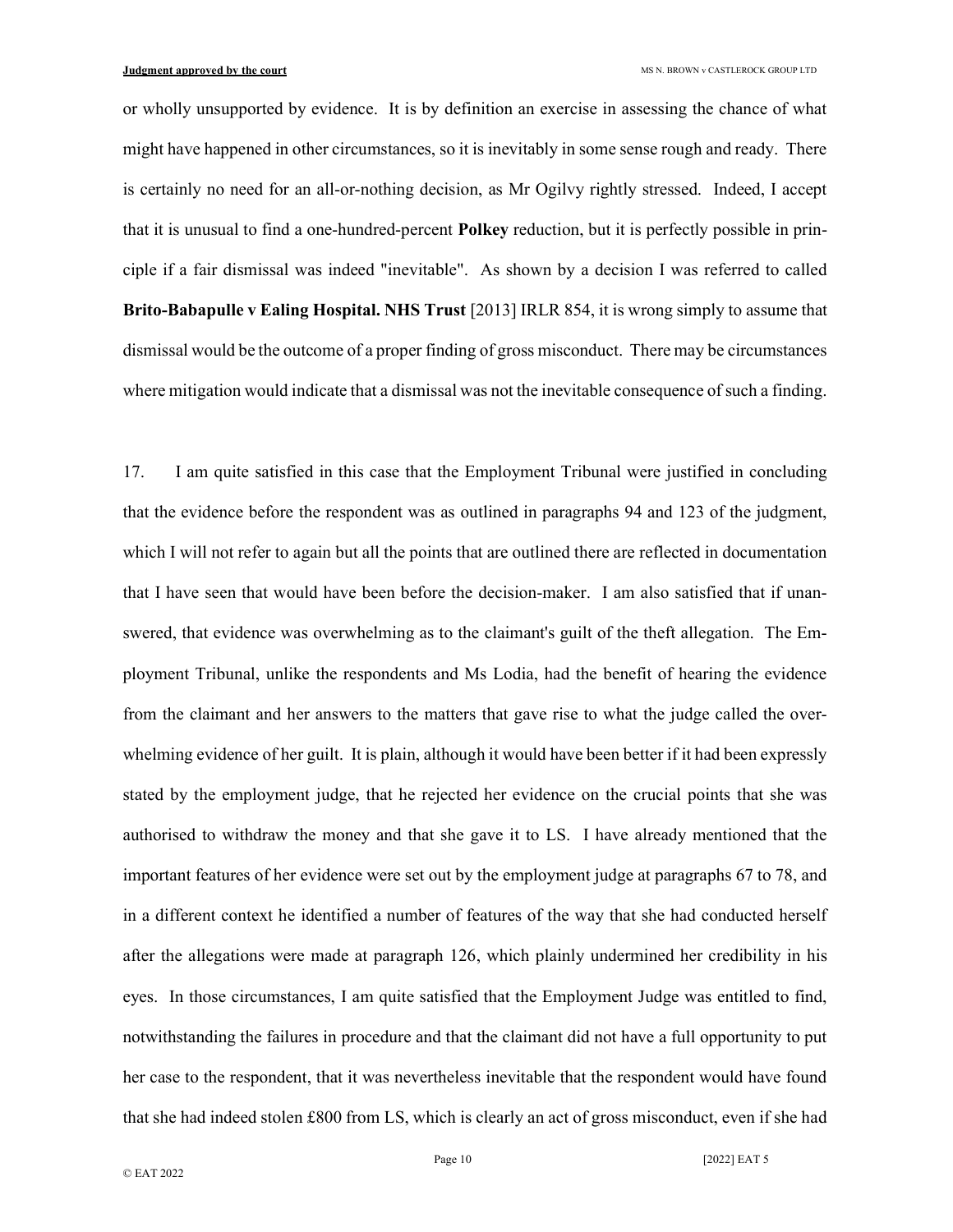had the opportunity she ought to have had to put her case.

18. However, I have hesitated in relation to whether it follows from that that a fair dismissal was also inevitable, as the employment judge says at paragraph 117 of the judgment, or whether this was a case like Brito-Babapulle, where it was possible that a different result would have followed notwithstanding a finding of gross misconduct. Unfortunately again the employment judge does not expressly deal with this question. Mr Ogilvy says that there was mitigation that could have been raised at a hearing in front of the respondent's decision-maker. Clearly, although he suggested it could have been raised, there would have been no viable mitigation relating to the offence itself since the claimant consistently denied that she had taken the money. The fact that the police did not prosecute, which was a point Mr Ogilvy relied on, was on any view irrelevant. But Mr Ogilvy also referred to the fact that the claimant had ten years' service, had a clean record; the fact that she was a single mother of three and would effectively lose her profession if dismissed; and he says that those factors could and should have been considered and that there may have been another sanction other than dismissal.

19. Ms Quigley for the respondent points first of all to an answer given by the claimant at the Employment Tribunal while being cross-examined whereby she accepted that theft from a user or client would normally result in dismissal, and Ms Quigley also referred to the employment judge's separate finding, which I have mentioned already, at paragraph 100 of the judgment, that dismissal in this case was a fair sanction, and that is a finding that he made separate from the issues about procedure. It seems to me unlikely that this issue was articulated at the Employment Tribunal in the context of a Polkey debate, although Mr Ogilvy has faintly suggested that it was, but in any event and perhaps more importantly, though ideally the employment judge would have (even if very briefly) expressly addressed it in his judgment, I am quite satisfied that even if these points had been expressly referred to in the Employment Tribunal, the employment judge would have been fully entitled to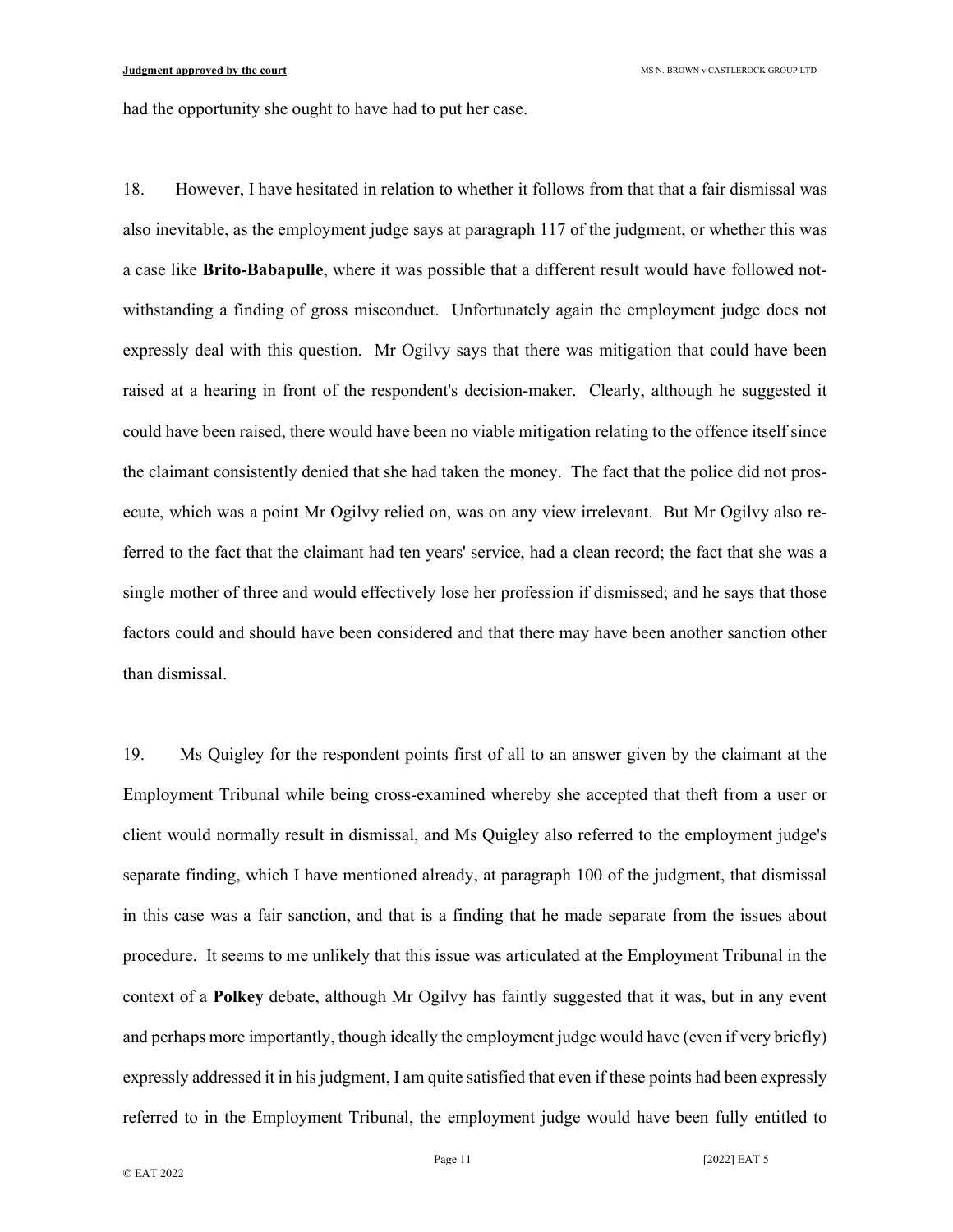conclude that they would have made no difference and that dismissal would indeed have been the inevitable result of a finding of theft. On that basis, it seems to me that the decision on the Polkey matter was really unassailable.

20. Mr Ogilvy raised a number of other points on this part of the case which seem to me misconceived. First of all, he said that the ACAS uplift that he was seeking on behalf of the claimant should have been considered before or independently of the Polkey issue. It did not seem to me that that had anything to do with it given the **Polkey** decision was that the compensation should be reduced by a hundred per cent. Secondly, he mentioned again the lack of evidence as to the decision-maker's rationale for her decision, and again that, it seems to me, is beside the point. The exercise that was required in relation to **Polkey** was to reconstruct what would have happened if a fair procedure had been followed so that what was or was not in Ms Lodia's mind and the fact she did not express it was neither here nor there.

21. The third point related to timing, which is a part of the Polkey exercise: he said there was no considered of how long a proper, fair procedure might have taken. In fact, as I have already read out, in paragraph 118 of the judgment it is plain that the employment judge does have timing in mind, and he expressly says that in fact the claimant was treated as working on into January, which covers any time point. It is also worth noting that the earlier procedural issues led to substantial delay, which was not to the claimant's prejudice but was in fact to her benefit, because she remained in employment for quite a few months after the initial accusations.

22. The fourth point that Mr Ogilvy has made, as I understood it, was that since part of the reason for the claimant's dismissal was the respondent's decision based on an unfair procedure, there could not be a one-hundred-percent reduction. That point seemed to arise from an isolated sentence in a case which actually related not to Polkey but to section 123(6), but, in any event, even in the context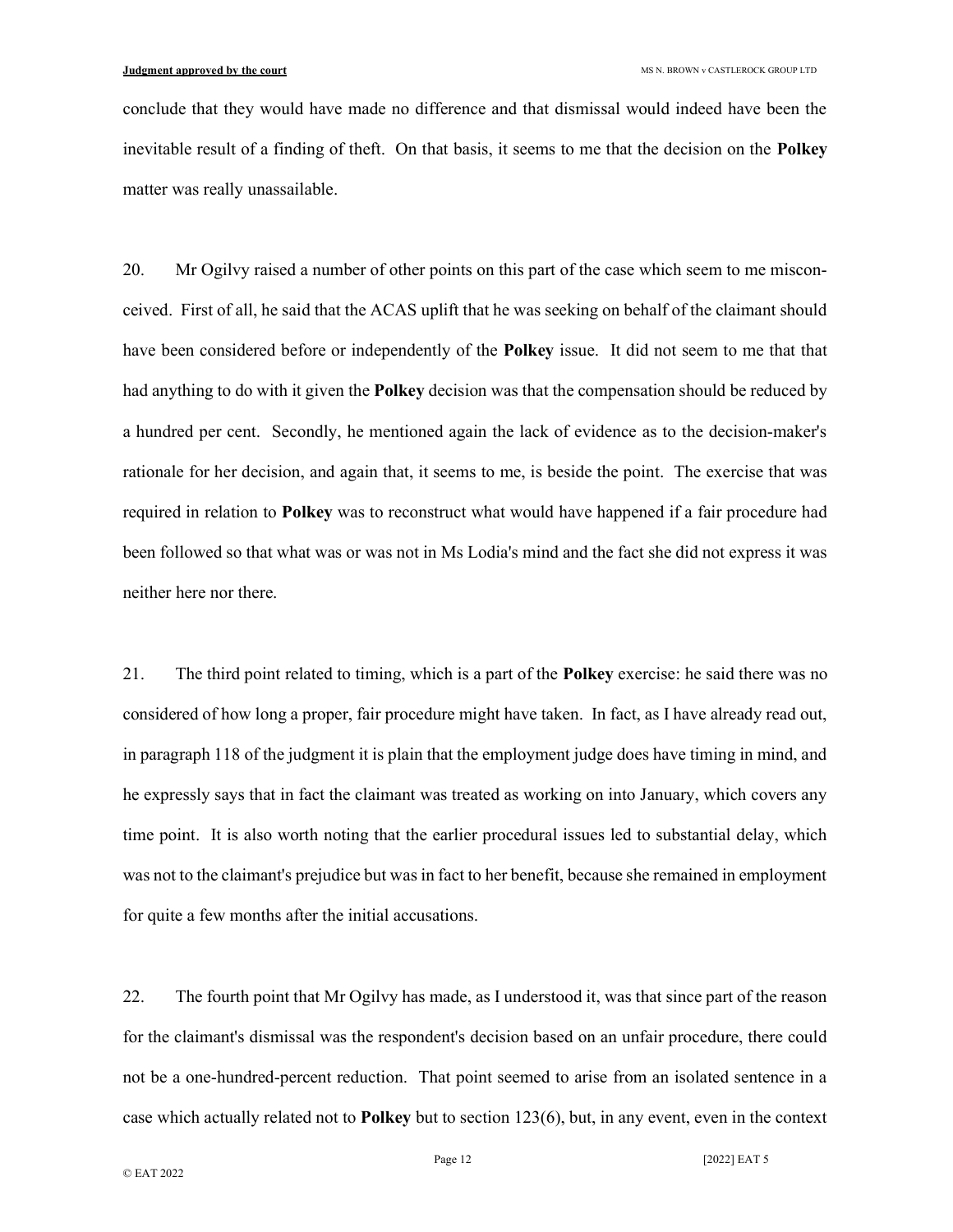of section 123(6), I was quite satisfied the proposition was not valid. It is quite possible to have a one-hundred-percent Polkey reduction and/or a section 123(6) one-hundred-percent reduction in a case where there has been an unfair dismissal on procedural grounds. So, for all those reasons, I reject the appeal on ground one.

23. That brings us to ground two, which relates to section 123(6). I will first summarise the decision. The decision on section  $123(6)$  is at paragraphs 119 to 126 of the judgment. The judge starts off by saying that given the decision on **Polkey**, it is not necessary to make a separate finding on contributory conduct but that if it had been, he would have made a finding of a hundred-percent reduction. He then reminds himself of the law on section 123(6), which I need not go into. Then, at paragraph 123 he said, "I find there is overwhelming evidence that the claimant had taken the money from LS's HSBC account without her authorisation for the reasons set out earlier in this decision but repeated as follows". I have already gone through those reasons. What is a bit odd about that is that the judge does not say at this point, "and further I find that the claimant did steal LS's money and that that conduct did contribute to his dismissal". For some reason, he leaves it as a question of the evidence. Then he refers to some other law at paragraphs 124 and 125, which relate to cases where the contributory conduct arises from an explanation given to an employer for something that has happened or the manner in which an employee conducts himself during a disciplinary process, and then at paragraph 126 of the judgment the employment judge says:

### "In this respect there are a number of factors I took into account to include:

• the comment made by PC McMeekin following his interview with the claimant on 8 September 2018 that she was 'arrogant' in her attitude and consistently answered no comment;

• the giving of what in many instances I consider to have been conflicting and/or evasive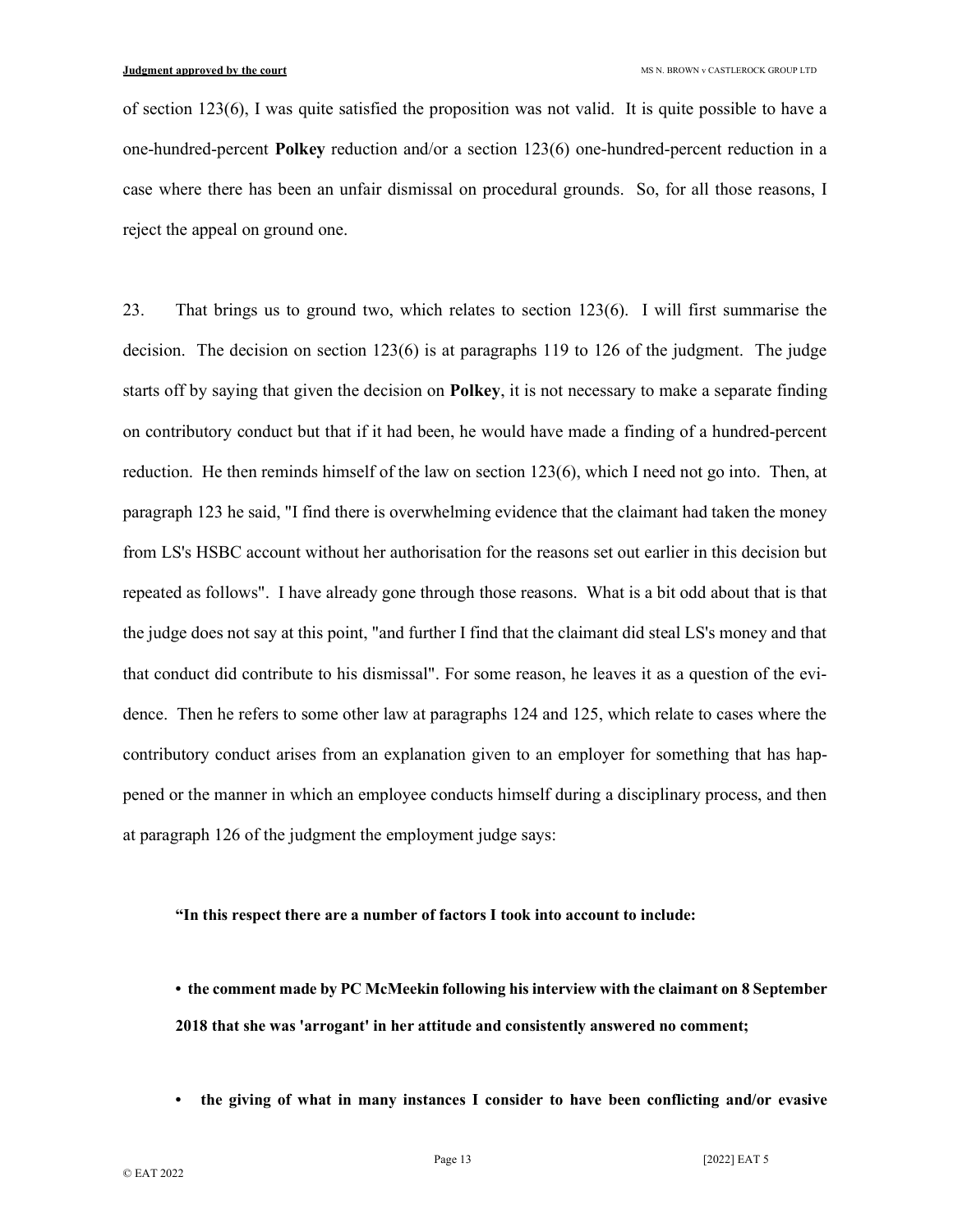#### responses;

• a failure to mention material matters during the course of either the police interview or the internal meeting with Mr Mbatang, to include the very surprising failure to mention that she had sought prior authorisation for each of the individual cash withdrawals from her coordinator;

• the complete failure by the claimant to follow up after 10 December 2018 until attempting to return to work on 14 January 2019 shows a failure to properly engage with the process; and

• the failure to exercise a right of appeal once she had been properly informed of the decision to terminate her employment and the continuing availability of a right of appeal."

24. So, that is a summary of the decision, and, as I say, it does not expressly take the most obvious route of saying, "I find that she committed the theft, that was the cause her dismissal and therefore her compensation should be reduced by a hundred per cent under section 123(6)".

25. Judge Auerbach's grounds on this part of the case are as follows: that the tribunal erred in reducing the compensatory award by a hundred per cent under section 123(6) as opposed to some lesser percentage, because "(a) it failed to take into account when deciding whether the appellant's conduct on which it relied had caused or contributed to the dismissal of the lack of evidence it had as to the more specific findings and reasonings which led the respondent to dismiss the appellant and/or (b) it relied in part on things that could not have contributed to the decision to dismiss". As to (a), I am afraid, with the greatest of respect to Judge Auerbach, I have read it time and time again and I just cannot understand what he has in mind. The reason for the dismissal was plainly the theft, which was plainly culpable conduct by the claimant. The underlying evidence about that and the rationale for it does not seem to me to come into the matter. So, it does not seem to me that I should allow an appeal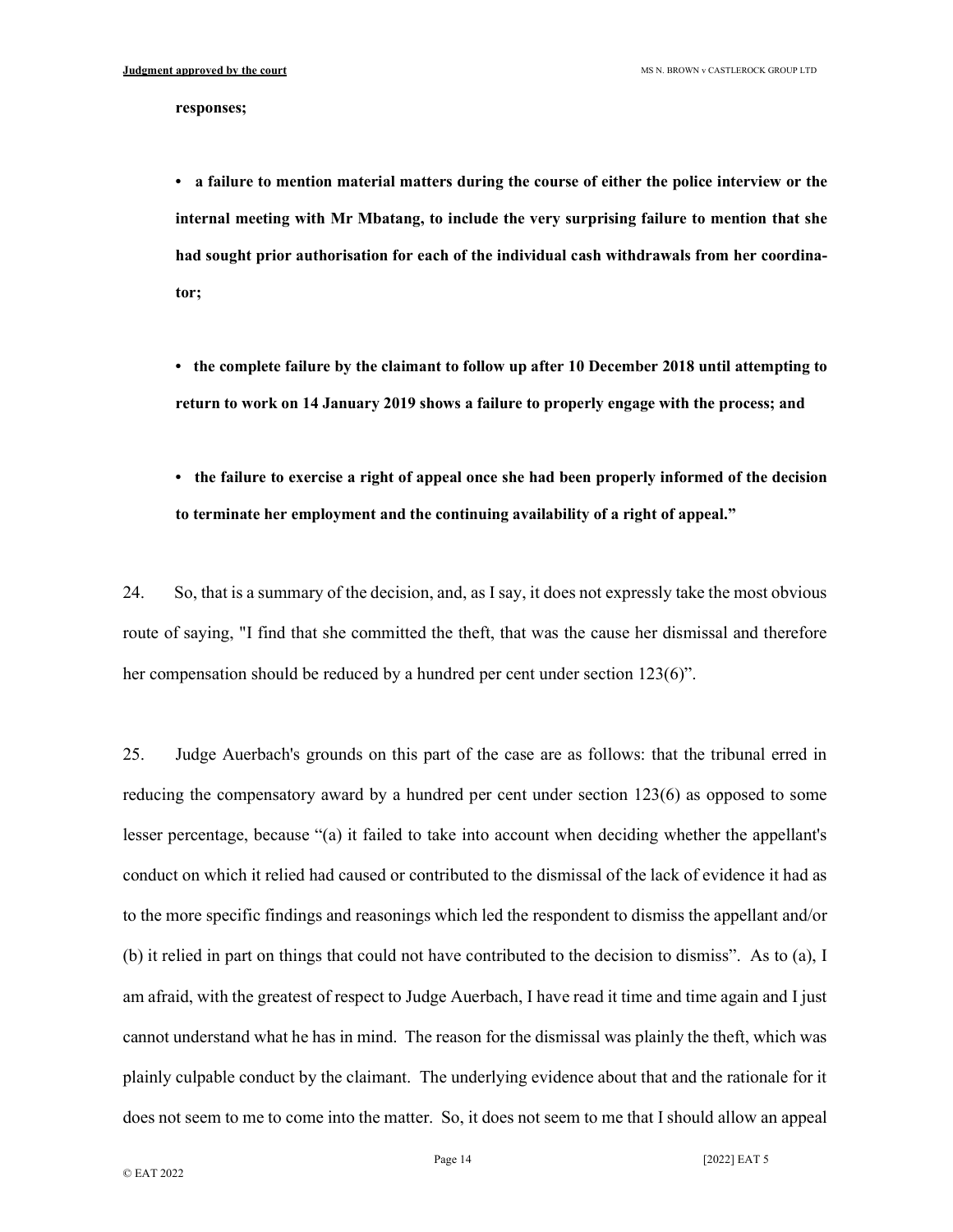on that ground.

26. So far as point (b) is concerned, certainly on the basis that it is put at paragraph 126 of the judgment, it seems to be a valid point. There were things relied on in that list that do not seem to me to have been strictly relevant. Indeed, I do not really see what the claimant's response to the investigations and to questions put to her is really relevant at all in this case to section 123(6), and in any event some of those points clearly came after the dismissal and so cannot be said to have caused it in any sense. If the employment judge had taken the course I mentioned of simply saying that the theft had contributed or caused the dismissal, there would have been nothing in this point, and if paragraph 123 can be read as meaning that, then it seems to me that the appeal on this point would be unarguable. But if the judge meant something different and if the points outlined at paragraph 126 were indeed part of the consideration, then it seems to me the appeal may have something in it. The question is, does it matter? And the answer to that is clear. Given my conclusions that the **Polkey** finding was one that the employment judge was entitled to make, it would not make any difference whether he had made an error in the way he dealt with section 123(6). So, notwithstanding I am left in a small amount of doubt by the way he expressed himself, it does not seem to me that it is of any materiality, and so I simply deal with it that way.

27. Finally, wrongful dismissal. Judge Auerbach identified the following point. He said that it was a ground of appeal that the tribunal erred in dismissing a claim for wrongful dismissal because it failed to make sufficient findings to support its conclusions that the appellant's conduct in respect of the HSBC withdrawals amounted to a fundamental breach of contract. It is true that the conclusion at paragraph 128, which I have already read, is stated somewhat baldly, but reference is made in the last sentence in the judgment to the matters listed as justifying a finding that there should be a onehundred-percent reduction in the compensatory award for contributory conduct. Those matters are, first of all, the overwhelming evidence he referred to at paragraph 123 and the comments at paragraph